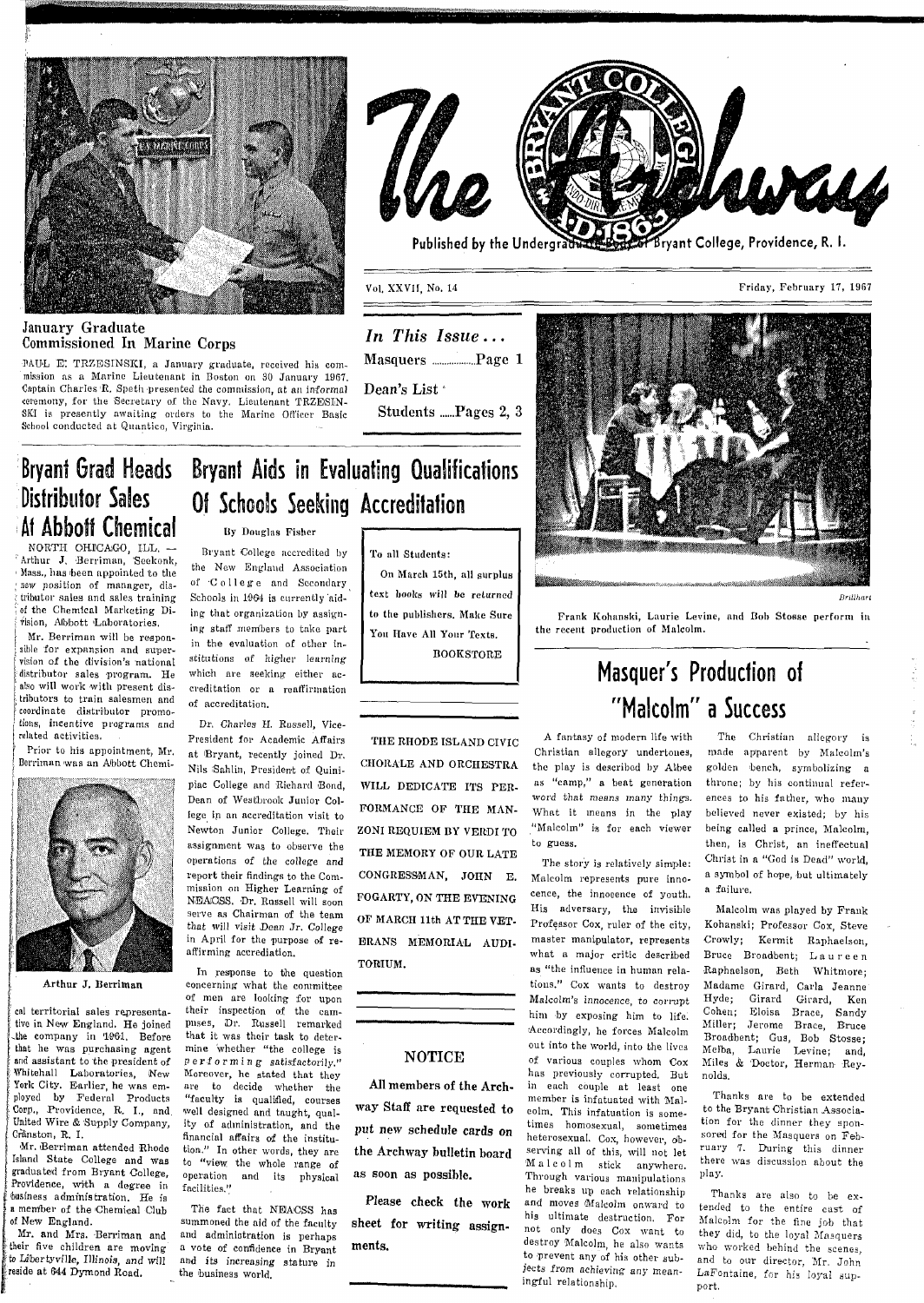# Dr. Horn Chosen Again to Address **Eastern States Asso. for Teacher Education Job Interviews**

Dr. Priscilla Moulton Phillips. President of the Eastern States Association for Teacher Education, announces the selection of the keynote speaker for the Forty-second Annual Spring Conference to be held at the Hotel New Yorker, New York City, on March 16, 17, 18.

The selection of Dr. Horn for an encore was by popular request. Dr. Horn's Keynote speech at the 1960 Spring Conference received national recognition. It was printed in THE TEACHERS COLLEGE RECORD Vol. 62, No. 6, March 1961.

#### President Francis H. Horn, University of Rhode Island

Dr. Horn was born in Toledo, Ohio in 1908. He graduated from Dartmouth in 1930 and earned the degree of Master of Arts from the Hniversity of Virginia and the degrees of Master of Arts and Doctor of Philosophy from Yale. He has received fourteen honorary doctors degrees.

Dr. Horn taught at the American University in Cairo, in Egypt, from 1930 to 1938. From 1936 to 1942 he was head of the Junior College of Commerce, now Quinnipiac College, in New Haven, Connecticut. From 1942 to 1946 he served in the Army, rising from first lieutenant to lieutenant colonel. His decorations include the Legion of Merit and the Army Commendation Medal with chister. His last Army assignment was as assistant dean of Biarritz American University, the Army university in France.

In 1947, he went to The Johns

R. Scott Hamilton

given positive proof that "empty

barrels make the most noise."

During the entire course of the

game, several students were

more intent on insulting Coach

Duffy than watching the playing

on the court. This type of be-

havior on the part of these stu-

dents displayed their total lack

of intelligence, understanding,

ethics, and, most of all, appre-

Coach Duffy produced one of

the most successful teams in the

history of Bryant sports during

the 1965-66 season. Coach Duffy

and his team have an undefeated

season so far this year. What

more can anyone ask of a coach?

these unethical lip-flappers will

say that it's the players and not

the coach who win the games.

Well, as an athlete, let me say

Oh, I'm sure that some of

ciation.

**Brvant Students** 

**Show Disrespect** 

Hopkins University as dean of the evening college and director of the summer session. From 1951 to 1953, he was executive secretary of the Association for Higher Education in Washington, D. C., and from 1953 to 1957, president of Pratt Institute in Brooklyn, New York. During 1957-58 he was distinguished visiting professor of higher education at Southern Illinois University. He became professor of higher education and president of the University of Rhode Island July 1, 1958.

Dr. Horn is the suthor of over a hundred articles and reviews in the field of education and the editor of several books. He is a member of Phi Beta Kappa and other honorary, educational, and professional organizations. Currently he is a director of the Near East Foundation, the United Board for Christian Higher Education in Asia, futures for Children, the Rhode Island Higher Education Assistance Corporation, the Trinity Square Playhonse, the Rhode Island Philharmonic Orchestra. the Rhode Island Research and Design Center, and the New<br>England Council (Chairman of the Education Commitee). He is a trustee of Quinnipiac College, Windham College, Nichols College, Impact, R. I., and the Citizens Savings Bank (Providence). He is also regional vice president and a member of the National Advisory Board of the United World Federalists. Rhode Island Chairman of the New England Board of Higher Education, and a member of the Rhode Island Advisory Council on the Cultural Arts.

# **Annual On-Campus Beain**

#### By Marvin Friedman

Seniors will be interested to know that the Placement Office is presently hosting representatives from many companies. These companies are looking for accounting, management, marketing, and secretarial majors to fill vacancies in their growing firms.

Any senior who is seeking permanent employment should check the schedule of visiting representatives in the Placement Office. A copy of the schedule will appear in the Archway on a weekly basis.

On Monday, February 20, representatives from the United States Plywood Company and the Central Intelligence Agency will meet with students majoring in Accounting, Management, and Marketing. The following day the Defense Contract Audit Agency will discuss employment positions and advancement opportunities with accounting majors. The representative of the Continental Can Company will also describe the benefits of that company to accounting and management majors.

Peat, Marwick, Mitchell and Company will have its representative on campus on Wednesday, February 22. He will be here to interview accounting seniors. Roadway Express, Inc., a large trucking company, is also scheduled for Wednesday. Management and marketing majors will be interested in this firm.

All Business Administration seniors should be aware that Pratt and Whitney Aircraft will conduct interviews on February 22. It should be noted that this firm is one of the largest employers in New England.

February 24 is the date the accounting firm of Price Waterhouse interviews candidates for positions in their firm. During the week of February 27, Aetna Casualty and Surety, Owens-Corning Fiberglas, and the New England Telephone and Telegraph Company, are a few of the firms that are sending representatives to interview applicants.

Seniors interested in attending these interviews can obtain information at the Placement Office. Any changes in the schedule will be posted.

# Dean's List -- B. A. Department September, 1966 - January, 1967

Amalfitano, Robert \*Arp, William Avedisian, Robert

Barlotta, Michael Barnes, George Barrows, Chester Beaton, Richard Berkowitz, Kenneth Biben, Eugene Bonanomi, Peter Bond. John Borogen, Kathryn Breck, Gale Brisson, Thomas Bucci, Robert Butola, Edward

Camacho, William Cannata, Michael Capuano, Louis Carbone, Thomas Caya, Normand Charpentier, Rudolph Chickering, Barbara Christie, Robert Cioe, Robert Clayton, Sharvn Coleman, Robert Costa, Robert Culp, Kenneth

Danielson, Robert Daw, David Dean, Ralph DeSantis, Albert Deslauriers, Raymond Despres, Joseph Dumelin, Bruce Dunn, Laurence Dupont, Mary

Farrington, Daniel Fine, Paul Fisher, Michnel

Gaborian Conrad Gately, Maureen Gifford, Duncan Glazer, Merrill Goncalves, Albino Goudreau, Robert Green, William Guardino, Joseph

Hamilton, Robert Hankin, Robert Hansen, David Harris, John Harris, Nancy Hatch, Roger Hill, Wilbur Hodgkinson, Leonard

Irons, June

Jennings, John Jeranian, David Johnson, Richard

Kantrowitz, Sheldon

Keefe, Dennis Keighley, Gary King, Benjamin Kistner, Michael Kohler, George Kucejko, Robert

Lahey, Kevin Leitch, James Lipton, Lawrence Lowell, Donald Lowery, Fred

Malone, Harold Manchester, Jay Maney, Robert Marabella, Carmine Mather, Jayne McConnell, Gary Mitchell, Peter Morneault, Morris Murphy, Peter

Nelson, Walter Norris, Daniel

O'Donnell, Margaret O'Toole, Brien Palumbo, Alphonso Pappalardo, Paul Parenteau, Robert Perratti, John \*Pilch, Samuel Pontarelli, Robert Poole, Gary

Rappoport, Ronald Renza, John Rezendes, Victor Richards, Russell Robinson, Virginia Rome, David Ronei, Richard Ruggiero, George

St. Jean, Robert Sargent, Royal Sawyer, Bruce Scaecia, Allan Sellers, Philip Sisoian, Aram Snyder, Thomas Souza, William Sozanski, Eugene Spector, Sheldon Stone, Carleton Stutz, Robert Swift, Rohert

Tufankjian, Allan

Ursin, Dale

Vinci, Vincent

Waugh, Marjorie Williams, Stephen Wood, Andrew

\* Denotes New Key Members.

# Dean's List -- Secretarial Department January, 1967

\*Dolce, Virginia

Fernandes, Donna

Knight, Kathryn

Lawson, Jeanne Leduc, Russell \*Lough, Lucy

Maby, M. Frances Majek, Catherine Mancuso, Carol Marek, Barbara McIntosh, Barbara

#### (Continued on Page 3)

something all athletes know. Letter to the Editor Without the ceach to direct and coordinate the efforts of the players, a team is nothing, This is true no matter how great the players are, and any player who is worth his weight in salt will

> If these students think they can do better than the coach or his team, why aren't they playing ? Why do these canaries, who do little more for the college than chirp, just sit in the stands and insult a coach who has done more for Bryant than all of them have done or probably ever will do? These students may think that they are some kind of gift to Bryant, but they are the worst possible detriment to the College, as well as to the students themselves. It only takes a few clowns like these students to ruin the dignity and ethical conduct of the remaining worthwhile students.

and alumni of Bryant College owe great thanks to Coach Duffy for a job that only a dedicated and talented coach could perform.

While recently attending a Brvant basketball game. I was admit it.

The students, efficers, faculty,

# Movie of the Week

Playing this week Wednesday, February 22

"The Prize"

College Auditorium

Doors Open 7:15

Show Starts 7:30

**Teacher Education** Amend, Maureen

Bianco, Ronald Brochu, Kathleen Brousseau, Aline \*Browning, Virginia Bruyere, Gloria

Calabro, Lawrence Coia Dianne Colella, Marie \*Colvin, Patricia Consuelo, Sister Mary Cook, Marlene \*Correia, James

Friday, February 17, 1967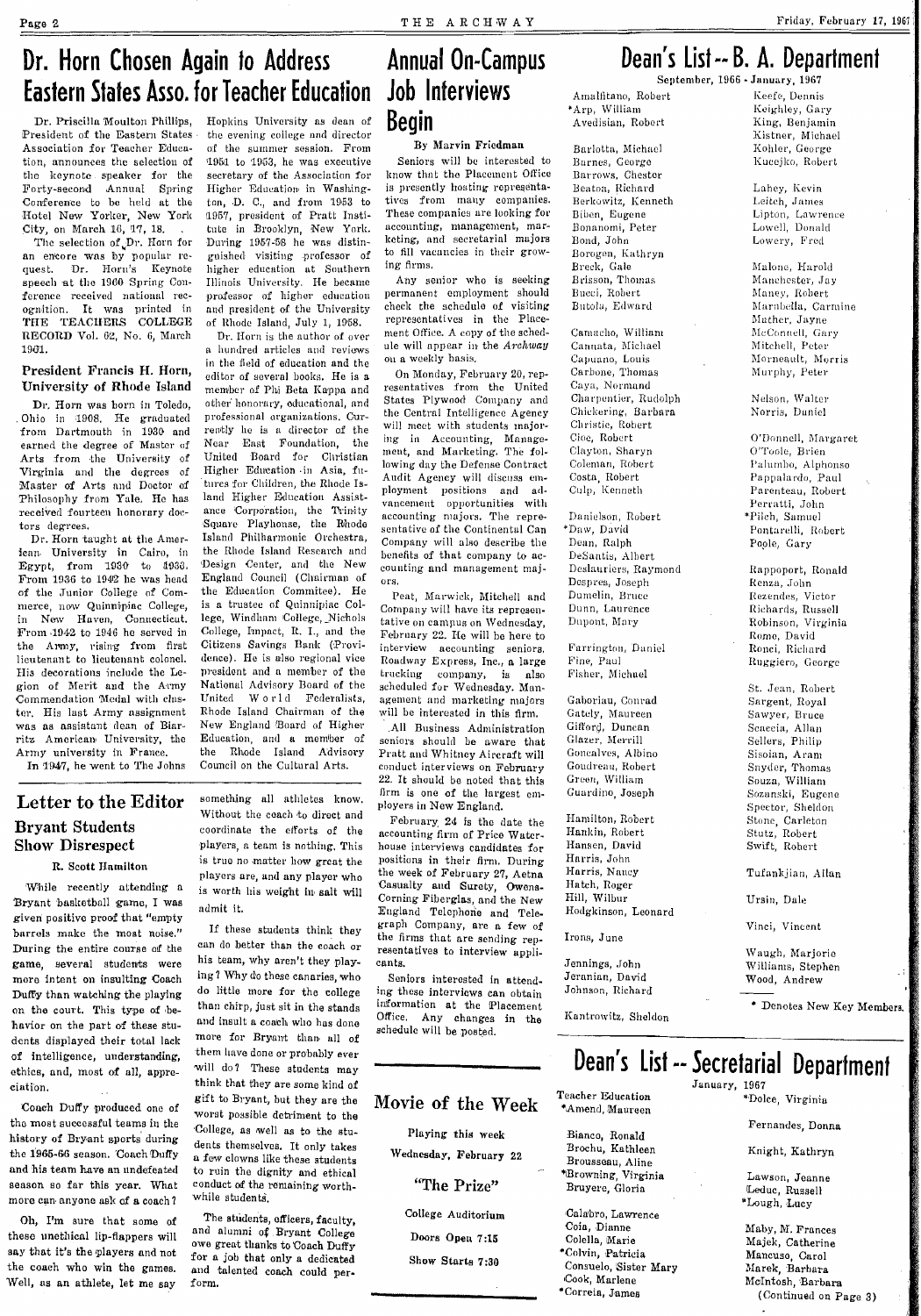#### DEAN'S LIST - SECRETARIAL DEPARTMENT

(Continued from Page 2)

McKee, Christine Mongeau, David

Apole Eleine "Pontarelli, Frank

Rainone, Constance Ritchie, Lillian Rowan, Kathleen Rymell, Joyce

B.S. Burdick, Mary

Dominquez, Lisa

Grenman, Pamela

Harding, Linda Huffield, Paula

Jones, Cynthia

Laliberte, Lucille

\*Murnhy, Barbara

Nadeau, Nancy

**Associate Program** \*Allaire, Geraldine 'Aptt, Cynthia Arel, Claire \*Arnold, Alice Arpin, Janet Austin, Jean

Bissonette, Rebecca Blumenthal, Roberta

Caldamone, Joann Carloni, Rosemary<br>Carroll, Diane Charette, Linda Cohen, Sandra Coupe, Marilyn

Danielson, Dianne Dawson, Frances Dellea, Carol \*DeLorenzo, Catherine Del Piano, Ann DeRose, Karen Despatie, Linda

 $_{\rm H}$  :  $99$ 

.<br>منطقة ا<del>لله</del> ال

Essex, Judith

#### Ferranti, Linda

Gage, Judith Grace, Jo-Ann Graham, Alice \*Grove, Marten**a** 

Hall, Marsha Harlamon, Marianne Heinemann, Susan Henderson, Elaine Hoeffner, Michele Howe, Linda Howland, Carol Huart, Rosemarie

Jordan, Meredith

Kay, Marcia Kimmell, Nancy Kowalski, Judith Krysiak, Kathleen

'LaFazia, Muriel Lambert, Jo Ann Lazouras, Patricia Lemire, Mary Ann

"New member of Key Society "Former member of Key Society

Salmon, Donna Sharkey, Alice \*\*Shewchuk, Lillian \*\*Smith, Janice \*Souza Jean Standring, William

\*Valliere, Paul

\*Waterman, Dorothy

O'Brian, Carole Ostrowski, Elizabeth

Piterniak, Ellen<br>Plotkin, Linda

\*\*Richard, Virginia Roy, Janet

\*Schoonmaker, Eileen

Thornton, Mary

Wardell, Anne

\*New member of Key Society \*Former member of Key Society

Levine, Jill \*Lindquist, Shirley Luszcz, Joann Lutocka, Susan

Malchiodi, Diane Marcinowski, Diane Marot, Jacklyn Marzullo, Beverly Mazor, Eileen \*McCarthy, Kethleen Mikolwitz, Jill Mullen, Andrea \*Murach, Elizabeth

Nelson, Linnea Niejadlig, Joyce

Patenaude, Betty Patera, Marie Pellicci, Carla Plotkin, Audrey Poliquin, Elaine Poulos, Carol

\*Ramagnano, Rosemarie Raposa, Margaret \*Renaud, Linda Ricca, Patricia Rivera, Llnda Roireau. Elaine Rossi, Alice

Seeley, Karen Sheehan, Diana Shepherd, Gail Short, Lorraine Siragusa, Linda Sjoblad, Lynda Standard, Cheryl Stein, Donna Stetson, Bonnie Stone, Margaret Streker, Robin

\*Tanguay, Diane Tarkmeel, Nancy Terenzi, Judith Thayer, Marlyn Thivierge, Diane

Vachon, Suzette Valati, Frances

Weiss, Sandra Whitaker, Linda \*Wilson, Joan

Zajac, Frances

# THE ARCHWAY

# Hagorski Explains **Western Alliance** and DeGaulle

After some delay and rescheduling, Bryant College was fortunate to be able to have as a guest lecturer, Mr. Zygmunt Hagorski, Special Assistant to the President of the Foreign Policy Association, and former U. S. Information Officer and Attache in Paris with the U.S. Embassy and Foreign Service Officer elsewhere around the world.

Mr. Hagorski addressed the students of Bryant College. especially those in the Social Sciences, in the Bryant Gymnasium, at Noon, Wednesday, February 8th. His topic was "The Western Alliance: With or In Spite of De Gaulle." There was a question period.

All students, Faculty, and<br>Administration were invited to hear Mr. Hagorski, His visit to our campus was made possble through Mrs. Marjorie Vinal of the World Affairs Council.

# The cut of your hair is as important as the cut of your clothes!<br>SKULPTUR-KUT

NOW! LATEST EUROPEAN TECHNIQUE<br>If you're a man who really cares about his appearanceand recognizes the importance of it-have your hair Skulptur-Kut. Have it individually styled to your face and personality. Once you've seen the results in the mirror, you'll never want an ordinary haircut again!

3 BRAMAN STREET (Corner Hope) 621-7415 Persia Barber Salon

3 Barbers and a Manicurist

#### **IMPORTANT NOTICE** TO ALL FRESHMEN AND TRANSFER **STUDENTS**

If vou did NOT make out a News Bureau Card on registration day, will you please come to the College News Bureau, second floor of the Ad-<br>ministration Building, as soon as possible to make out such a card.

It is important that we have a card on<br>every student in school. The information on this card is used in sending notices to your home town newspaper.

There are nearly 40 new students for whom we have no cards.

Thank you for your cooperation.<br>THE COLLEGE NEWS BUREAU

| PROVIDENCE CHAPTER, AMERICAN RED CROSS<br>COMBINED WATER SAFETY AIDE AND WATER SAFETY                                                | 150 Waterman Street, Providence, R. I. 02906 |                                                     |                                                                                                               |
|--------------------------------------------------------------------------------------------------------------------------------------|----------------------------------------------|-----------------------------------------------------|---------------------------------------------------------------------------------------------------------------|
|                                                                                                                                      | INSTRUCTOR COURSE                            |                                                     |                                                                                                               |
| AMERICAN NATIONAL RED CROSS CERTIFICATION                                                                                            |                                              |                                                     |                                                                                                               |
| PLACE<br>#1                                                                                                                          | TIME                                         | $\sim 10^{-1}$                                      | STARTING DATES                                                                                                |
| Brown University                                                                                                                     |                                              |                                                     | 7-10 P. M. Tuesday, March 14, 1967                                                                            |
| Providence, Rhode Island -                                                                                                           |                                              |                                                     |                                                                                                               |
| #2                                                                                                                                   |                                              |                                                     |                                                                                                               |
| South Side Boys' Club<br>1 Louisa Street, Providence, R. I.                                                                          |                                              |                                                     | 7-10 P.M. Thursday, March 16, 1967                                                                            |
| NOTE: DUE TO THE SIZE OF THE POOL, THE BROWN UNIVERSITY COURSE                                                                       |                                              |                                                     |                                                                                                               |
| WILL BE LIMITED TO THE FIRST 50 APPLICANTS.                                                                                          |                                              |                                                     |                                                                                                               |
| CLASS SESSIONS:                                                                                                                      |                                              |                                                     | Once a week for 10 consecutive weeks. On Saturday, May 27, both classes will                                  |
|                                                                                                                                      |                                              |                                                     | meet at Scarborough Beach for surf work. On Sunday, May 28, the combined                                      |
|                                                                                                                                      |                                              |                                                     | classes will meet at Camp Yawgoog for small craft safety work. These two                                      |
|                                                                                                                                      |                                              |                                                     | sessions are REQUIRED and all must plan to attend both days. Graduation                                       |
| exercises will be held May 31, at 7:30 P. M.<br>REQUIREMENTS:                                                                        |                                              |                                                     |                                                                                                               |
|                                                                                                                                      |                                              |                                                     | 1. Must be 18 years of age or older - or 17 years of age and a high school                                    |
|                                                                                                                                      |                                              |                                                     | graduate. ON REGISTRATION NIGHT, PROOF OF AGE IS REQUIRED                                                     |
|                                                                                                                                      |                                              |                                                     | OF ALL WHO ARE 17, 18, or 19 YEARS OF AGE. SEVENTEEN (17)                                                     |
|                                                                                                                                      |                                              |                                                     | YEARS WILL ALSO NEED TO SHOW PROOF OF GRADUATION. NO<br>EXCEPTIONS FOR WATER SAFETY INSTRUCTOR CANDIDATES CAN |
|                                                                                                                                      |                                              |                                                     | BE MADE. WATER SAFETY AIDE CANDIDATES REFER TO "NOTE"                                                         |
| BELOW.                                                                                                                               |                                              |                                                     |                                                                                                               |
| 2. A current Senior Life Saving Certificate. (MUST be presented at regis-<br>tration.) Only Red Cross certificates will be accepted. |                                              |                                                     |                                                                                                               |
| BRING your own bathing suit, bathing cap, towel, notebook and pencil.                                                                |                                              |                                                     |                                                                                                               |
| 4. Life Saving and Water Safety Textbook                                                                                             |                                              |                                                     |                                                                                                               |
| This book may be purchased at the first class $@ 75¢$ .<br>FEE TO COVER USE OF SWIMMING POOL AND LOCKER ROOM - \$5.00                |                                              |                                                     |                                                                                                               |
| This amount is to be paid at the first class. THERE IS NO CHARGE FOR                                                                 |                                              |                                                     |                                                                                                               |
| THESE RED CROSS INSTRUCTIONS.                                                                                                        |                                              |                                                     |                                                                                                               |
| NOTE: Upon approval 16 and 17 year olds who meet the above requirements may                                                          |                                              |                                                     |                                                                                                               |
| take this course and become WATER SAFETY AIDES.<br>PLEASE COMPLETE AND MALL TO:                                                      |                                              |                                                     |                                                                                                               |
| Harold Anderson, Director of Safety Services, Providence Chapter, A.R.C., 150                                                        |                                              |                                                     |                                                                                                               |
| Waterman St., Providence, R. I. 02906. If paying by check, make payable to the                                                       |                                              |                                                     |                                                                                                               |
| Providence Chapter, American Red Cross.                                                                                              |                                              |                                                     |                                                                                                               |
|                                                                                                                                      | REGISTRATION BLANK                           |                                                     |                                                                                                               |
|                                                                                                                                      |                                              |                                                     |                                                                                                               |
|                                                                                                                                      |                                              |                                                     |                                                                                                               |
|                                                                                                                                      |                                              |                                                     |                                                                                                               |
|                                                                                                                                      |                                              |                                                     |                                                                                                               |
| PREVIOUS TRAINING ENTERTAINMENT CONTRACT TRAINING                                                                                    |                                              |                                                     |                                                                                                               |
|                                                                                                                                      |                                              |                                                     | Type of Course Place Date of Completion                                                                       |
|                                                                                                                                      |                                              | UNLESS YOU HEAR FROM THIS OFFICE, YOUR REGISTRATION |                                                                                                               |